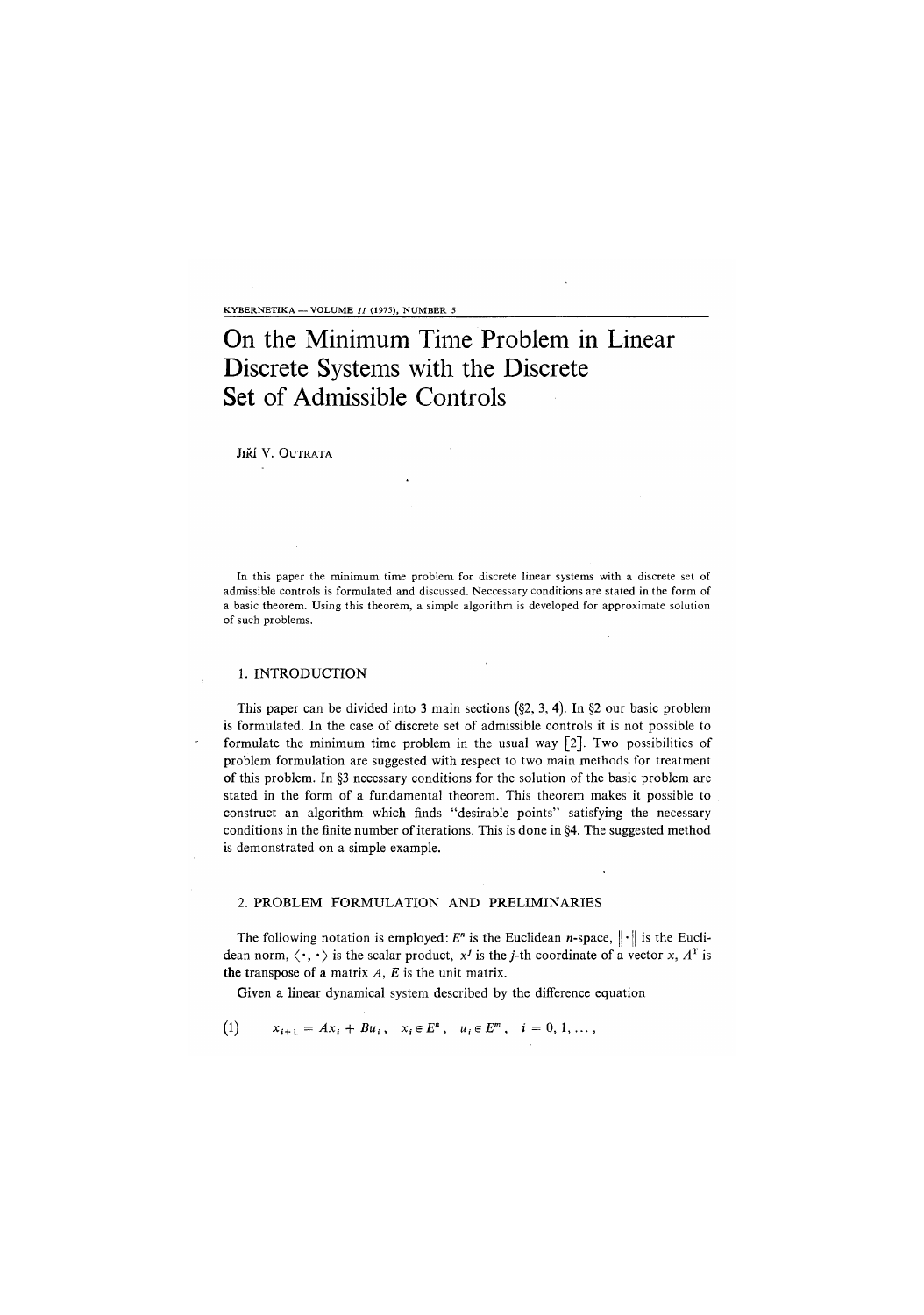where  $x_i$  is the state of the system and  $u_i$  is the control applied to the system at time  $369$ *i, A* resp. *B* is a  $\lceil n \times n \rceil$  resp.  $\lceil n \times m \rceil$  constant matrix. Let

$$
(2) \t\t x_0 = \hat{x}_0
$$

be the given initial state of the system and

(3) 
$$
U = \left\{ u \middle| u^j = \pm \frac{l}{k_0}, \quad l = 0, 1, ..., k_0, \quad j = 1, 2, ..., m \right\},
$$

where  $k_0 \geq 1$  is a given integer, be the set of admissible controls.

**Basic problem** (BP). Given the system (1), its initial state (2) and a certain "quasiterminal" state  $\hat{x}_T$ . Let  $O(\hat{x}_T)$  be any compact set with the point  $\hat{x}_T$  in its interior. Find the sequence of admissible controls  $\{\hat{u}_0, \hat{u}_1, \ldots, \hat{u}_{k_T-1}\}$  for which

(4) 
$$
A^{k_T} \hat{x}_0 + \sum_{i=0}^{k_T-1} A^{k_T-i-1} B \hat{u}_i \in O(\hat{x}_T),
$$

where  $k_T \ge 1$  is a finite integer and for all  $k$ ,  $1 \le k < k_T$ 

$$
A^{k}\hat{x}_{0} + \sum_{i=0}^{k-1} A^{k-i-1}Bu_{i} \notin O(\hat{x}_{T})
$$

for any admissible control sequence  $\{u_0, u_1, ..., u_{k-1}\}.$ 

The set  $O(\hat{x}_T)$  can be defined in various ways with respect to the physical interpretation of this mathematical model. Here we present two most important types of sets  $O(\hat{x}_T)$ . It is the ball

(5) 
$$
B(\hat{x}_T, \delta) = \{x \mid ||x - \hat{x}_T|| \leq \delta\}
$$

and the polyhedron

(6) 
$$
C(\hat{x}_{T}, \delta) = \{x \mid \sum_{j=1}^{n} |x^{j} - \hat{x}_{T}^{j}| \leq \delta \}.
$$

If  $O(\hat{x}_T)$  is given by (6), it is possible to recast BP into the form of the sequence of mixed integer linear programs of the vast dimensionality (See [2]). If  $O(\hat{x}_T)$  is given by (5), it is possible to transcript BP into the form of the sequence of pure integer quadratic programs, where the dimensionality is less than in the last case, but **s**t**ill**  very high.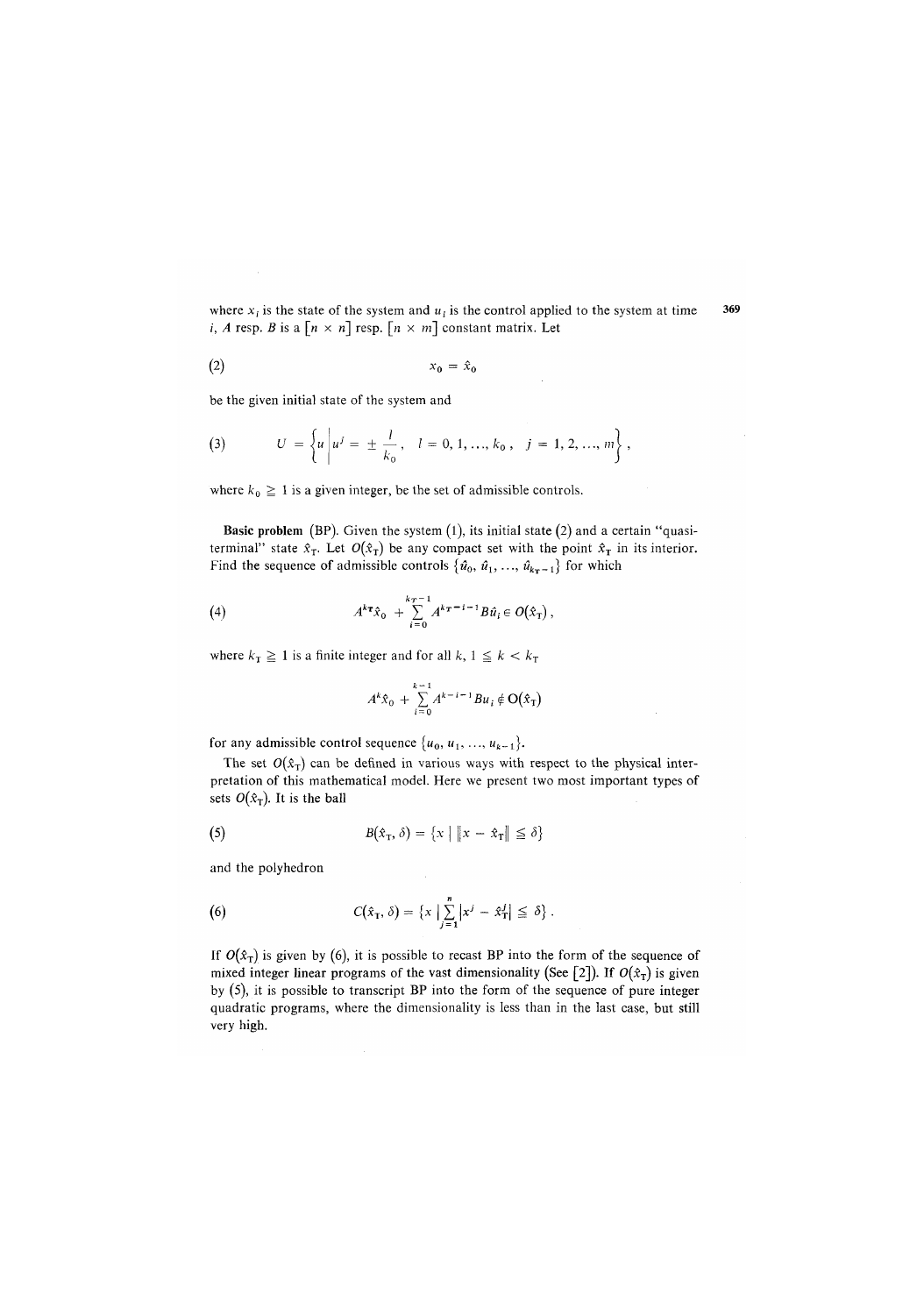**370** Let us assume for simplicity, that  $\hat{x}_T = 0$  and  $O(\hat{x}_T)$  is given by (5). Then we can replace BP by the following sequence of problems. Find

$$
(7) \t min \langle x_k, x_k \rangle
$$

subject to

$$
x_k = A^k \hat{x}_0 + \sum_{i=0}^{k-1} A^{k-i-1} B u_i,
$$

for  $k = 0, 1, ...$ 

Clearly,  $\langle x_k, x_k \rangle \leq \delta$  for  $k = k_\text{T}$  and  $\langle x_k, x_k \rangle > \delta$  for all  $k, 1 \leq k < k_\text{T}$ . Let some k be fixed. Then a necessary condition for the sequence  $\{\hat{u}_0, \hat{u}_1, \dots, \hat{u}_{k-1}\}$  of admissible controls to be the solution of the problem 7 is stated in the following theorem.

## 3. **BASIC** THEOREM

Let  $\{\hat{u}_0, \hat{u}_1, \ldots, \hat{u}_{k-1}\}$  be the solution of the problem 7 for some fixed integer k and  $\hat{x}_k$  be the corresponding terminal state of the system (1). Then

(8) 
$$
\langle \hat{p}_{i+1}, B \Delta u_i \rangle + \langle B \Delta u_i, \hat{\Psi}_{i+1} B \Delta u_i \rangle \leq 0
$$

 $u_i \in U$ 

for all  $\Delta u_i$  for which  $\hat{u}_i + \Delta u_i \in U$ ,  $i = 0, 1, ..., k-1$ . The vector  $\hat{p}_i$  is the solution of the adjoint equation

(9) 
$$
\hat{p}_i = A^{\mathrm{T}} \hat{p}_{i+1}, \quad i = 0, 1, ..., k-1,
$$

with the terminal condition

$$
\hat{p}_k = -2\hat{x}_k
$$

and the matrix  $\hat{\Psi}_i[n \times n]$  is the solution of the matrix adjoint equation

(11) 
$$
\hat{\Psi}_i = A^{\mathrm{T}} \hat{\Psi}_{i+1} A, \quad i = 0, 1, ..., k-1, .
$$

with the terminal condition

$$
\hat{\Psi}_k = -E \ .
$$

Proof. Suppose that (8) is false. Then there must exist a vector  $\Delta u_i$ ,  $\hat{u}_i + \Delta u_i \in U$ , such that

$$
\langle \hat{p}_{i+1}, B \Delta u_i \rangle + \langle B \Delta u_i, \Psi_{i+1} B \Delta u_i \rangle > 0.
$$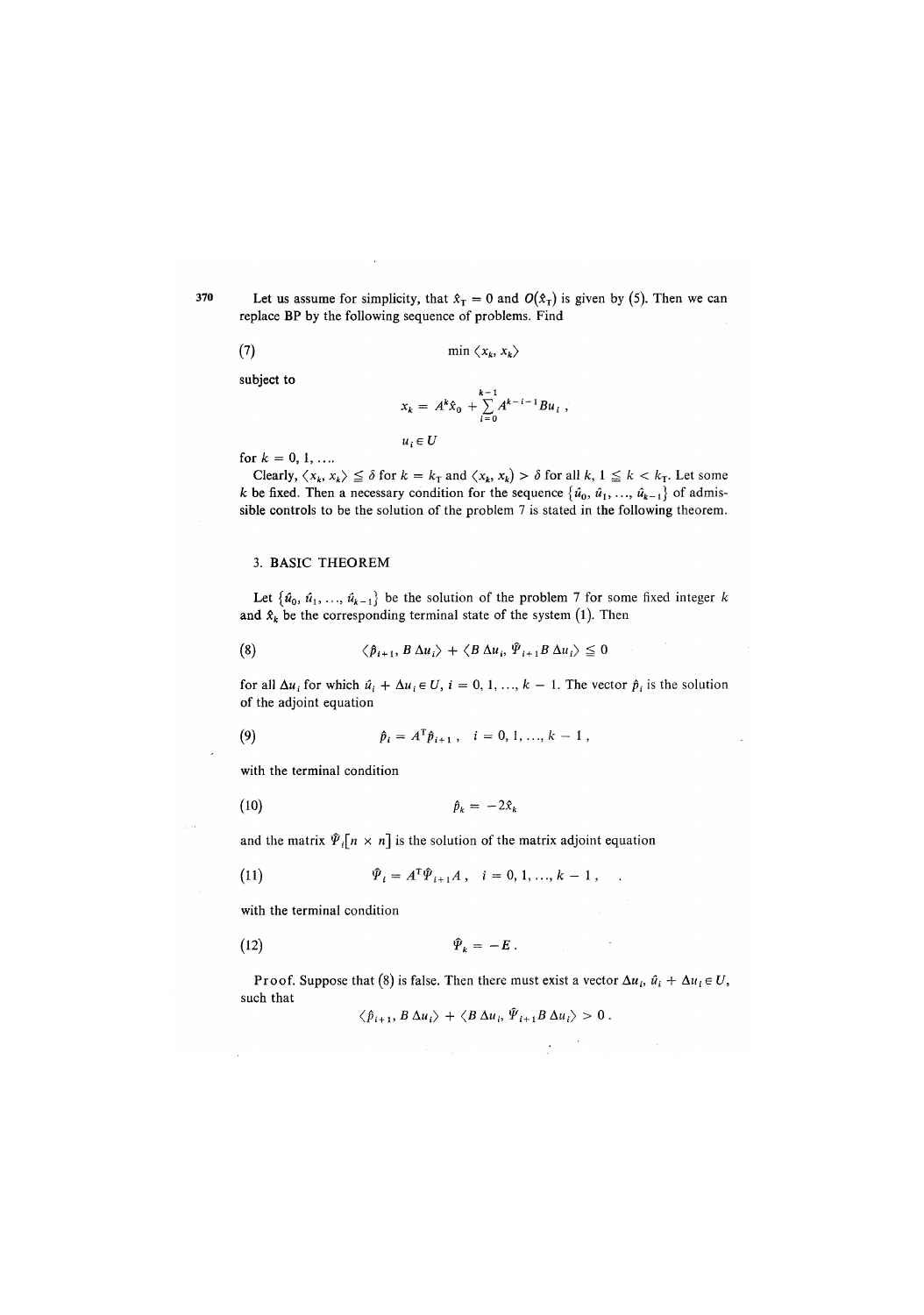The  $\Delta x_k$  corresponding to  $\Delta u_i$  is

$$
\Delta x_k = A^{k-i-1} B \, \Delta u_i \, .
$$

For the corresponding variation of the cost functional we can write

$$
\Delta \langle x_k, x_k \rangle = 2 \langle \hat{x}_k, A^{k-i-1} B \, \Delta u_i \rangle + \langle A^{k-i-1} B \, \Delta u_i, A^{k-i-1} B \, \Delta u_i \rangle =
$$
  
=  $-\left[ \langle \hat{p}_k, A^{k-i-1} B \, \Delta u_i \rangle + \langle A^{k-i-1} B \, \Delta u_i, \hat{\Psi}_k A^{k-i-1} B \, \Delta u_i \rangle \right] =$   
=  $-\left[ \langle \hat{p}_{i+1}, B \, \Delta u_i \rangle + \langle B \, \Delta u_i, \hat{\Psi}_{i+1} B \, \Delta u_i \rangle \right] < 0.$ 

It is evident, that if we apply the control sequence  $\{\hat{u}_0, \hat{u}_1, \dots, \hat{u}_i + \Delta u_i, \dots, \hat{u}_{k-1}\},\$ then

$$
\langle \hat{x}_k + \Delta x_k, \hat{x}_k + \Delta x_k \rangle < \langle \hat{x}_k, \hat{x}_k \rangle
$$

for the corresponding state  $\hat{x}_k + \Delta x_k$  of the system (1). However, this is a contradiction with the optimality of  $\{\hat{u}_0, \hat{u}_1, \ldots, \hat{u}_{k-1}\}, q. e. d.$ 

The state  $\hat{u}_k$  corresponding to the sequence  $\{\hat{u}_0, \hat{u}_1, \dots, \hat{u}_{k-1}\}$  is compared with states  $x_k$ , which we get by admissible variation of  $\{\hat{u}_0, \hat{u}_1, \dots, \hat{u}_{k-1}\}$  only at one stage *i*. Let us vary the sequence  $\{\hat{u}_0, \hat{u}_1, \dots, \hat{u}_{k-1}\}$  in all stages  $i = 0, 1, \dots, k - 1$ by admissible variations  $\Delta u_i$ . Then

(13) 
$$
\Delta \langle x_k, x_k \rangle = - \sum_{i=0}^{k-1} \left[ \langle \hat{p}_{i+1}, B \Delta u_i \rangle + \langle B \Delta u_i, \hat{\Psi}_{i+1} B \Delta u_i \rangle + \right. \\ + 2 \langle A \Delta x_i, \hat{\Psi}_{i+1} B \Delta u_i \rangle \right],
$$

where  $\hat{p}_i$  resp.  $\hat{\Psi}_i$  are given by (9) resp. (11). This variation of the cost functional cannot be decomposed into the convenient form (8). If it were possible, we could get the sufficient condition for the solution of the problem (7) with fixed *k* in the very constructive form. However, we shall use the basic theorem as it is and hope, that this necessary conditon will be strong enough to obtain a good approximate solution.

#### 4. NUMERICAL METHOD FOR SOLVING THE PROBLEM (7) WITH FIXED *k*

#### **Algorithm** A

1. Select some sequence of admissible controls  $\{\bar{u}_0, \bar{u}_1, \ldots, \bar{u}_{k-1}\}.$ 

2. Set *i* = 0.

371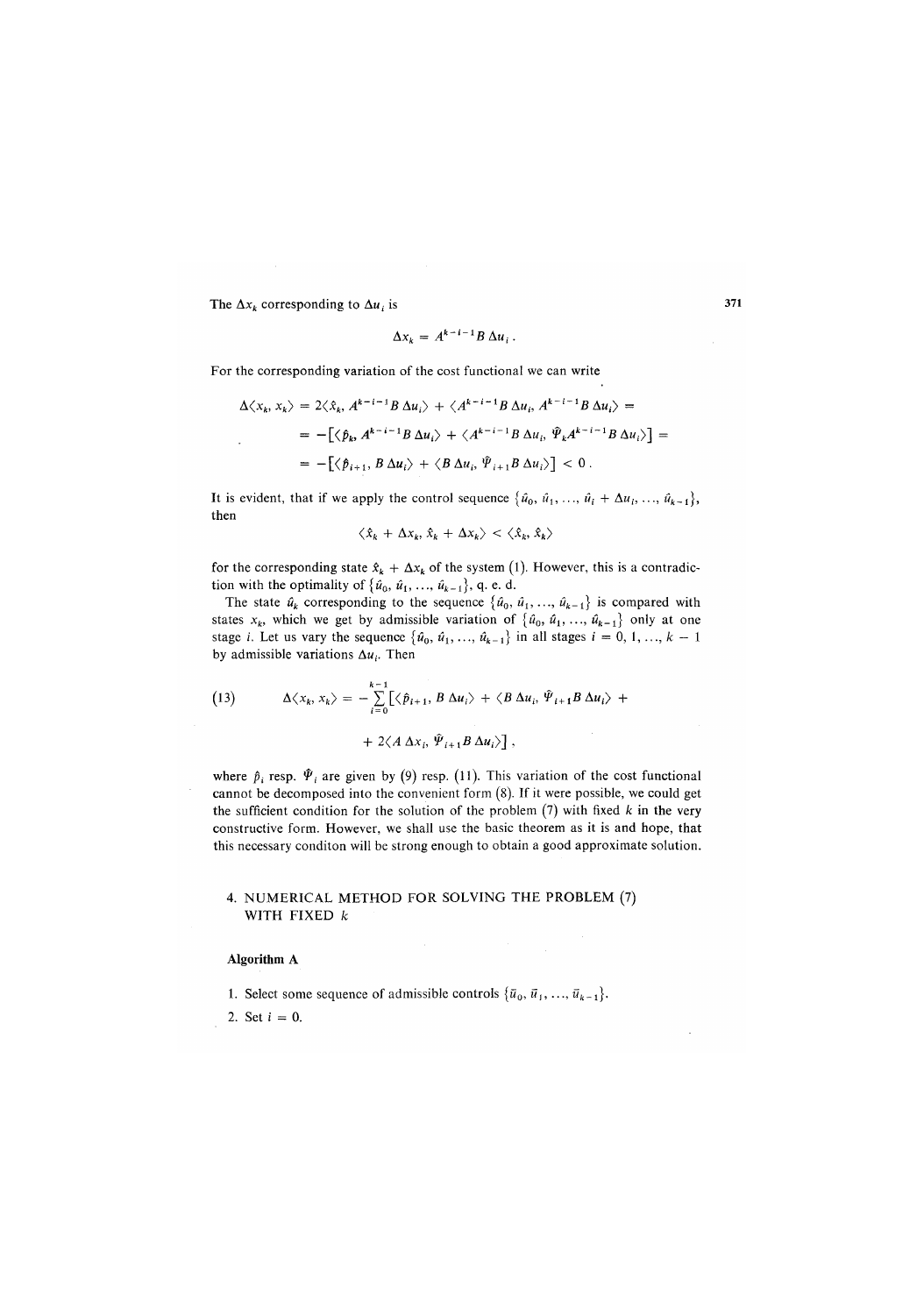- 3. Compute the corresponding trajectory  $\{\hat{x}_0, \bar{x}_1, \bar{x}_2, \ldots, \bar{x}_k\}$  resp. multipliers  $\bar{p}_1$ ,  $\bar{p}_2$ , ...,  $\bar{p}_k$  resp. matrices  $\bar{\Psi}_1$ ,  $\bar{\Psi}_2$ , ...,  $\bar{\Psi}_k$  according to (1), (2) resp. (9), (10) resp. (11), (12).
	- 4. Solve the following problem of discrete quadratic programming

$$
\max\left(\left\langle\bar{p}_{i+1}, B \Delta u_i\right\rangle + \left\langle B \Delta u_i, \overline{\Psi}_{i+1} B \Delta u_i\right\rangle\right)
$$

subject to

372

 $\gamma_{\rm{th}} = \gamma_{\rm{eff}}$ 

 $\vec{u}_i + \Delta u_i \in U$ 

and store the solution *Au<sup>t</sup> .* 

5. Set  $\overline{u}_i = \overline{u}_i + \Delta \overline{u}_i$ .<br>6. If  $i < k - 1$ , set  $i = i + 1$  and go to step 3, else go to step 7.  $\frac{1}{2}$  is  $\frac{1}{2}$  in  $\frac{1}{2}$  in  $\frac{1}{2}$  in  $\frac{1}{2}$  and go to step 3, else go to step 7.

- 7. If AS; = 0 for i = 0, 1, ..., *k* 1, go to step 8, else go to step 2.
- $\alpha$ , set  $u_i = u_i$  for  $i = 0, 1, ..., k-1$ ,  $x_i = x_i$  for  $i = 1, 2, ..., k$  and stop.

**Theorem.** Algorithm A constructs the finite sequence of sequences  $\{\vec{u}_0, \vec{u}_1, ..., \vec{u}_{k+1}\},$ where the last one satisfies the necessary condition stated in the basic theorem.

Proof. It is evident that the computation terminates if and only if the sequences  ${\lbrace \bar{u}_0, \bar{u}_1, ..., \bar{u}_{k-1} \rbrace}$  and  ${\lbrace \hat{x}_0, \bar{x}_1, \bar{x}_2, ..., \bar{x}_k \rbrace}$  satisfy the basic theorem. The algorithm cannot cycle, because only such suitable variations  $\Delta u_i$  are performed for which the value of the cost function  $\langle x_k, x_k \rangle$  decreases. As the number of feasible controls is finite, the algorithm will terminate in a finite number of iterations, q.e.d.

*Remark.* One iteration of the algorithm A terminates by the jump from the step 7 to the step 2.

The algorithm A has two disadvantages. First, we do not known any suitable estimate for the distance between  $\hat{x}_k$  and the exact solution  $x_E$  of problem (7). However, we can profit from the following fact. Let

(14) 
$$
U_1 = \{u \mid -1 \le u^j \le 1, j = 1, 2, ..., m\}
$$

and  $x_*$  be the solution of the problem (7) with fixed k and U replaces by  $U_1$ . The point  $x_*$  can be easily obtained for instance by the contact function method [3; 4]. Now let  $R_k(x_0)$  be the reachable set of the system (1) at the k-th stage in case of the set of admissible controls  $U_1$ . Now, clearly, if  $0 \notin R_k(\hat{x}_0)$ , then

$$
\|x_{*}\| \leq \|x_{E}\| \leq \|x_{k}\|
$$

and if  $0 \in R_k(\hat{x}_0)$ , then

$$
(16) \t\t\t 0 \leq \|x_{\rm E}\| \leq \|\hat{x}_k\|.
$$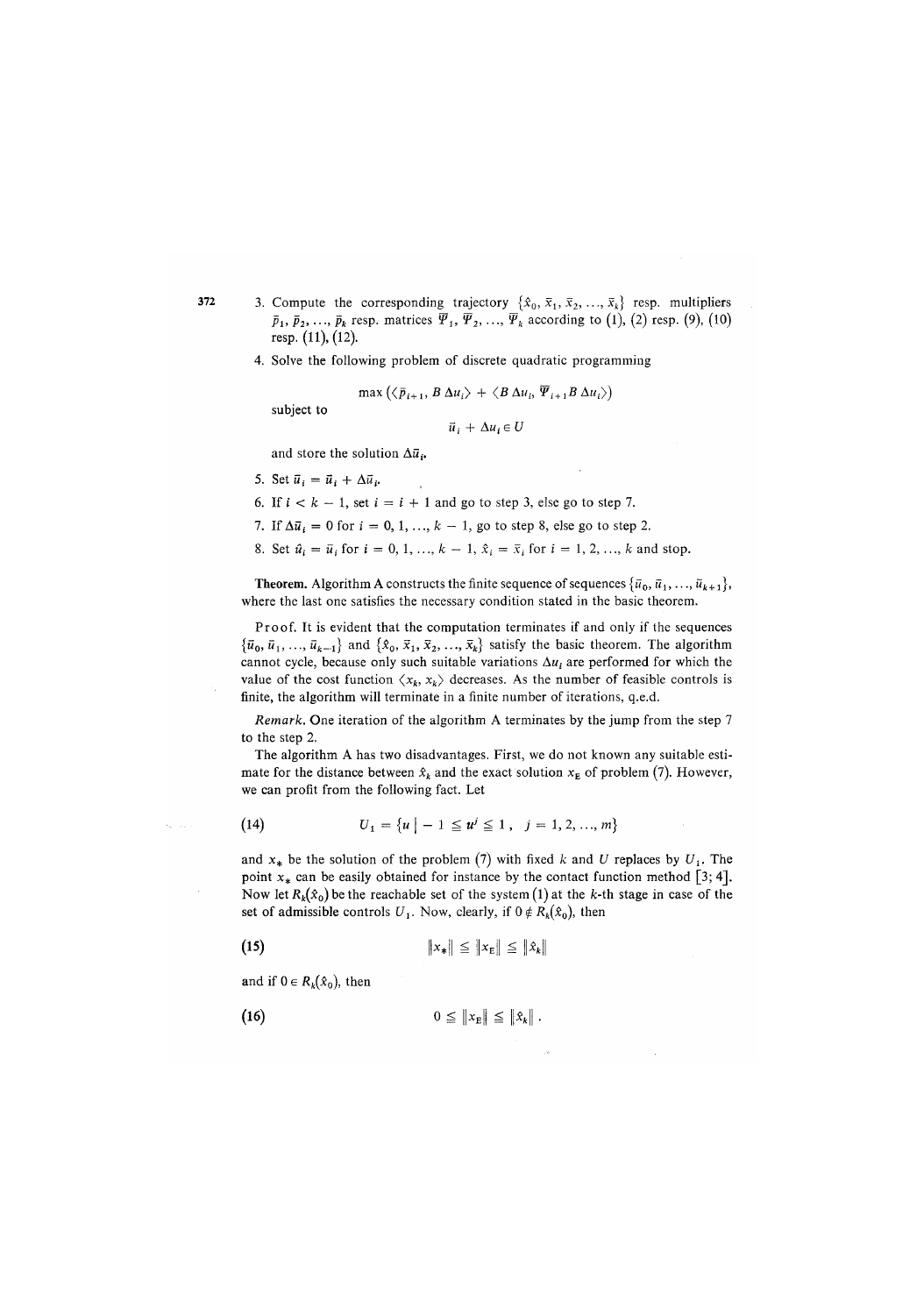Thus, we can estimate the quality of the approximate solution  $\hat{x}_k$  in comparison with the exact solution  $x_*$  of the problem (7) with *U* replaced by  $U_1$ . The second disadvantage of the algorithms A is a rather complicated implementation of the step 4. We must solve the pure integer quadratic program of low dimensionality  $k$ -times at each iteration. With respect to this low dimensionality, the bound and branch method can be applied in connection with some effective algorithms for quadratic programming [1]. For alternative approach see [6].

Now we shall demonstrate the suggested method on a simple example. Let

(17) 
$$
x_{i+1} = \begin{bmatrix} 0.9 & 0.1 \\ 0.3 & 0.6 \end{bmatrix} x_i + \begin{bmatrix} 3 & 3 \\ 3 & 2 \end{bmatrix} u_i, \quad \hat{x}_0 = \begin{bmatrix} 10 \\ 10 \end{bmatrix},
$$

$$
u_j^i \in \{-1, -0.8, -0.6, -0.4, -0.2, 0, 0.2, 0.4, 0.6, 0.8, 1\}, j = 1, 2.
$$

We have to solve BP, where  $O(\hat{x}^T) = \{x \in E^2 \mid ||x|| \leq 0.3\}.$ 

For  $k = 1$  and  $\bar{u}_0 = \begin{bmatrix} 0 \\ 0 \end{bmatrix}$  the following problem is obtained from the basic theorem

 $\min(0.72I^2 + 0.52J^2 + 1.12IJ + 22.8I + 19.2J)$ 

subject to  $-5 \le I$ ,  $J \le 5$ , *I*, *J* integers.

This problem is solved by  $I = J = -5$ . Therefore

$$
\hat{u}_0 = \begin{bmatrix} -1 \\ -1 \end{bmatrix}, \quad \hat{x}_1 = \begin{bmatrix} 4 \\ 4 \end{bmatrix} = x_E = x_* \notin O(\hat{x}_T).
$$

For  $k = 2$  and  $\bar{u}_0 = \begin{vmatrix} 1 \\ 1 \end{vmatrix}$ ,  $\bar{u}_1 = \begin{vmatrix} 1 \\ 1 \end{vmatrix}$  and  $i = 0$ , we have to find

 $\min(0.65I^2 + 0.51J^2 + 1.15IJ - 3.9II - 3.5J)$ 

subject to  $0 \leq I, J \leq 10, I, J$  integers.

This problem is solved by  $I = 1$ ,  $J = 2$ . Therefore corresponding

$$
\vec{u}_0 = \begin{bmatrix} -0.8 \\ -0.6 \end{bmatrix}, \quad \vec{u}_1 = \begin{bmatrix} -1 \\ -1 \end{bmatrix}, \quad \vec{x}_2 = \begin{bmatrix} -0.24 \\ -0.02 \end{bmatrix}.
$$

After recomputing the equation (9) for the new terminal condition, we get for  $i = 1$ 

$$
\min (0.72I^2 + 0.52J^2 + 1.2IJ - 0.31I - 0.3J)
$$

subject to  $0 \leq I, J \leq 10, I, J$  integers.

This problem is solved by  $I = 0$ ,  $J = 0$ .

373